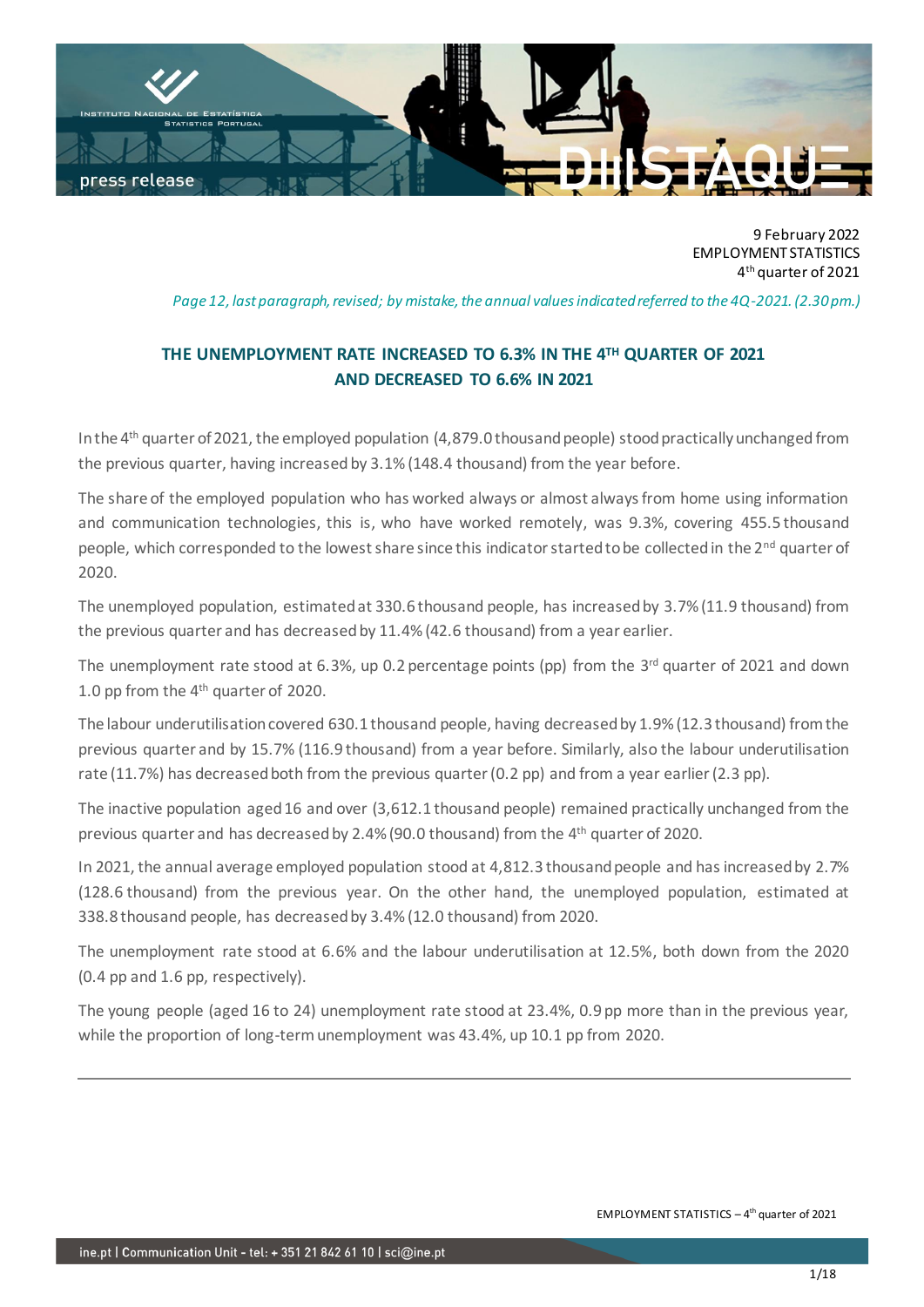

## 1. Labour force (active population)

The Labour Force Survey results for the 4<sup>th</sup> quarter of 2021 indicate that the labour force (active population), estimated at 5,209.6 thousand people, has increased by 0.2% (12.8 thousand) from the previous quarter and by 2.1% (105.8 thousand) from the same quarter of 2020.

Therefore, the activity rate of the working age population (those aged 16 to 89) stood at 59.8%, having increased by 0.1 percentage points (pp) from the prior quarter and by 1.3 pp from the 4<sup>th</sup> quarter of 2020.

In terms of the annual average, in 2021, the active population was estimated at 5,151.1 thousand people and has increased by 2.3% from the previous year (116.6 thousand).

In that year, the participation rate of the working age population was 59.2%, up 1.4 pp from 2020.

## 2. Employed population

The employed population stood at 4,879.0 thousand people, remaining practically unchanged from the previous quarter and increasing by 3.1% (148.4 thousand) from one year before. In turn, the corresponding employment rate stood at 56.0%, having decreased by 0.1 pp from the 3<sup>rd</sup> quarter of 2021 and increased by 1.8 pp from the 4 th quarter of 2020.



Figure 1. Employed population and employment rate

Source: Statistics Portugal, Labour Force Survey - 4<sup>th</sup> quarter of 2021.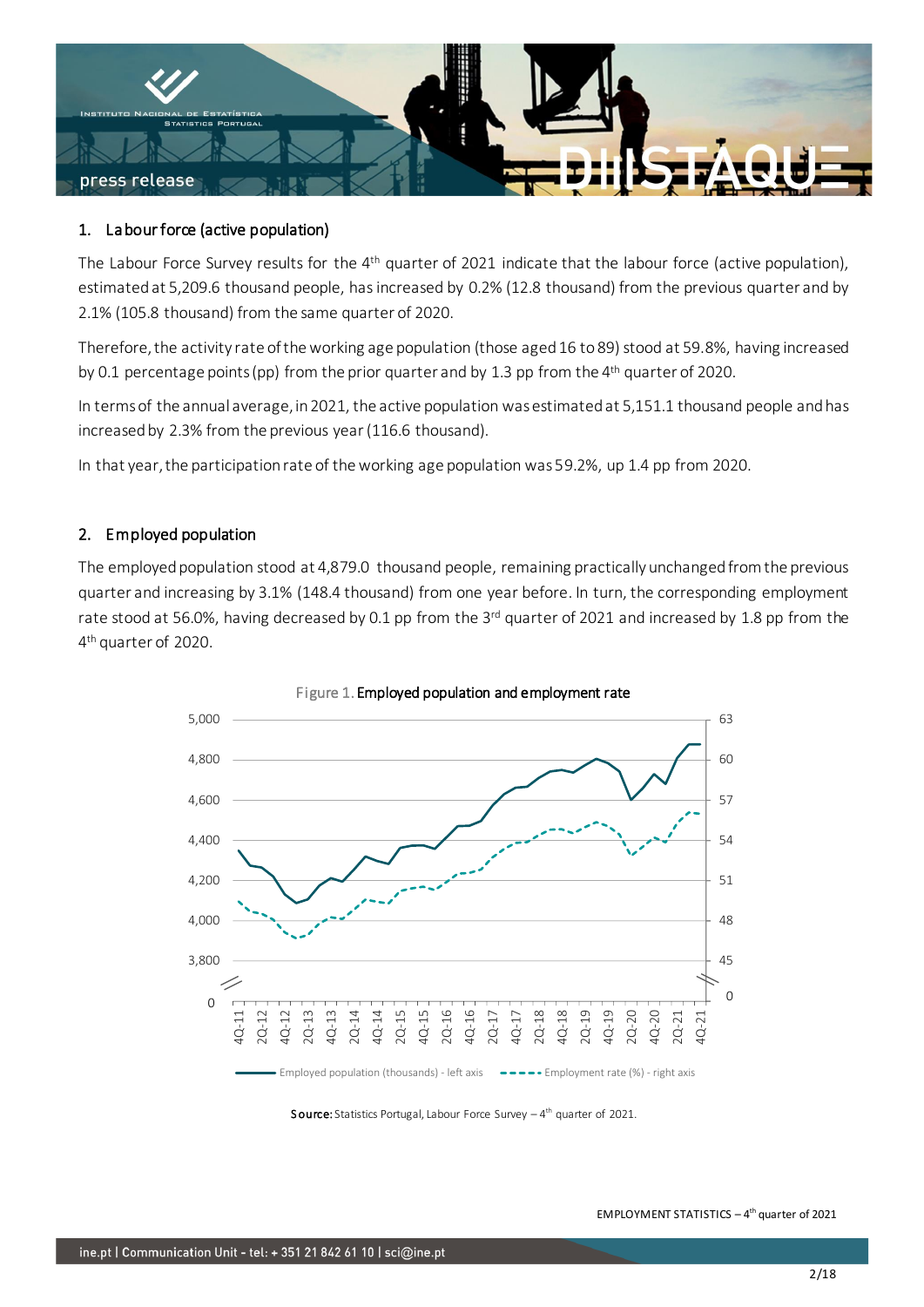

Figure 2 shows the breakdown of the year-on-year change of the employed population by different characterisation variables: sex, age group, highest completed level of education, activity sector, labour status, type of employment contract of employees, and work duration regime.





**Source:** Statistics Portugal, Labour Force Survey  $-4$ <sup>th</sup> quarter of 2021.

In summary, for the year-on-year change in the employed population, mainly contributed the increased in the following population groups: men (87.2 thousand; 3.7%); people aged 55 to 64 (63.9 thousand; 7.3%); with a tertiary education degree (162.8 thousand; 10.6%); employed in the services sector (174.8 thousand; 5.2%), namely in the set of "public administration and defence; compulsory social security" and of "education" activities (85.4 thousand; 11.4%), which represented 48.9% of the sector change; employees (63.1 thousand; 1.6%), with a permanent contract (107.3 thousand; 3.2%); and working full-time (127.9 thousand; 2.9%).

Considering the total employed population, 9.9% of them (480.9 thousand) reported having always or almost always worked from home, 63.8%% of which due to the COVID-19 pandemic, down 7.8 pp from the previous quarter and down 16.5 pp from the 4<sup>th</sup> quarter of 2020, which corresponded to the lowest share since this indicator started to be collected in the 2<sup>nd</sup> quarter of 2020.

Among those working mainly at home, 94.7% (455.5 thousand) have worked remotely. This work practice covered 9.3% of the total employed population, 3.3 pp less than in the previous quarter and 2.6 pp less than in the  $4<sup>th</sup>$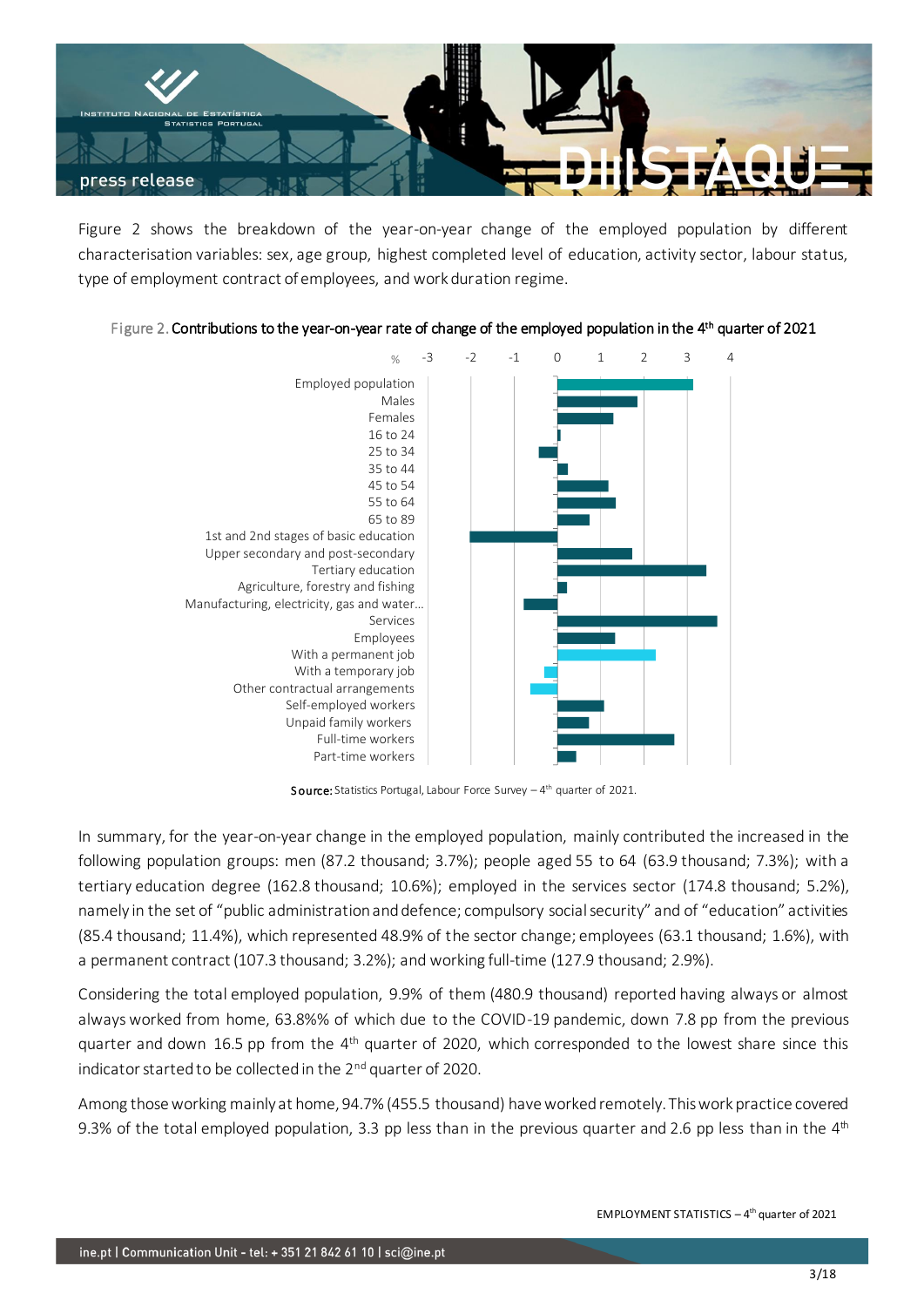

quarter of 2020, which corresponded to the lowest share of this indicator since it started to be analysed seven quarters before<sup>1</sup> .

In 2021, the annual average of the employed population was 4,812.3 thousand people and increased by 2.7% (128.6 thousand) from the previous year, resuming the series of increases started in 2014. In 2021, the employed population registered its highest value since 2011.



Figure A. Employed population annual rate of change

Source: Statistics Portugal, Labour Force Survey - 4<sup>th</sup> quarter of 2021.

For the annual rate of change in the employed population contributed mostly the employment increases in the following groups: men (75.0 thousand; 3.2%); people aged 55 to 64 (70.5 thousand; 8.4%); having completed an education level corresponding to the tertiary education (200.8 thousand; 13.9%); employed in the services sector (138.1 thousand; 4.1%), especially in the group of "public administration and defence; compulsory social security" and of "education" activities (83.4 thousand; 11.6%), which represented 60.4% of the sector change; as employees (56.8 thousand; 1.4%), with a permanent contract (80.1 thousand; 2.4%); and working full-time (125.5 thousand; 2.9%).

In 2021, the employment rate stood at 55.3%, up 1.5 pp from 2020.

<sup>&</sup>lt;sup>1</sup> This indicator is computed from the data collected in the Labour Force Survey ad hoc module - Working from home, whose collection started in the 2<sup>nd</sup> quarter of 2020. Other indicators related to this subject are available in the Excel tables published together with the current Press Release.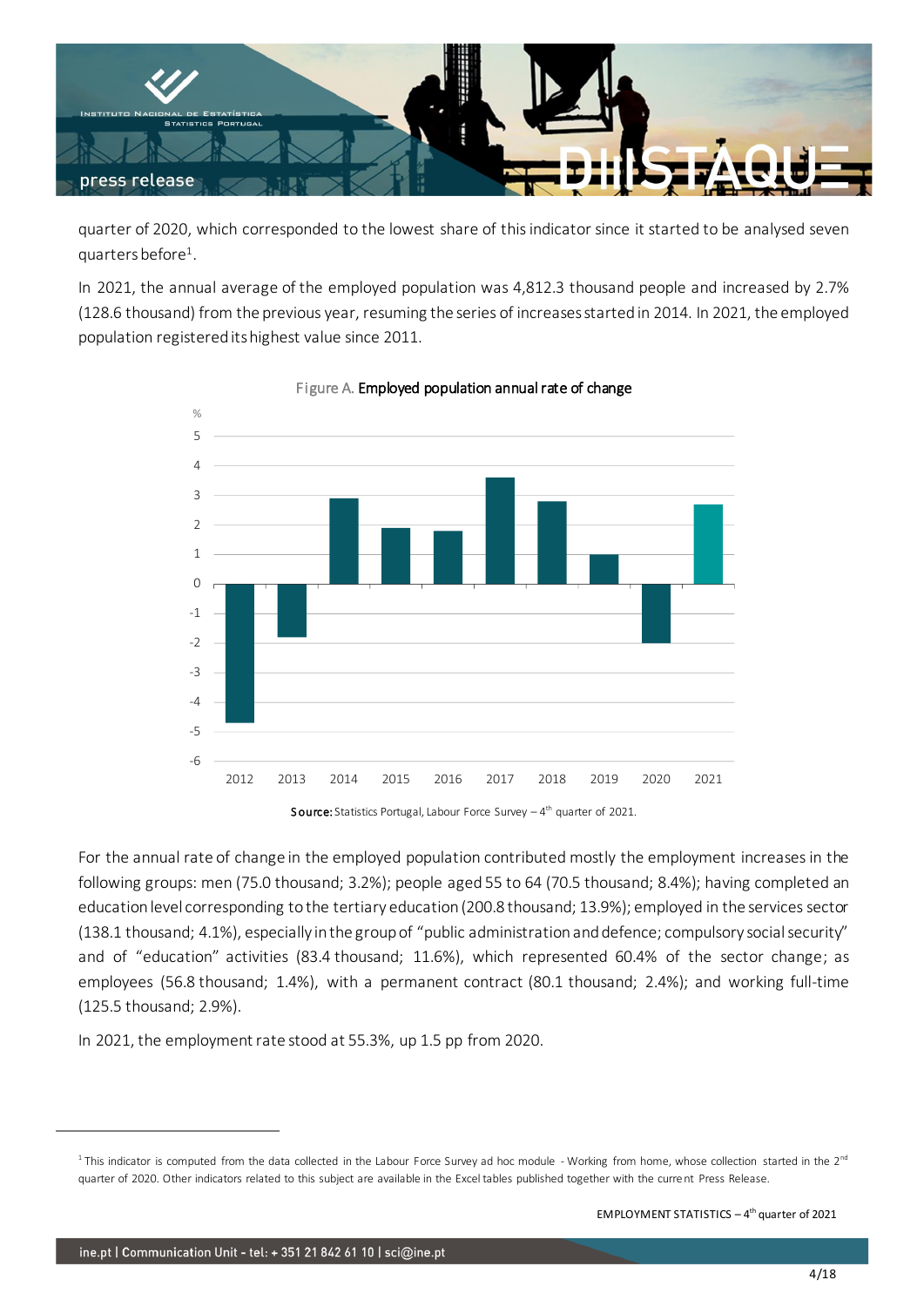

### 3. Unemployed population

The unemployed population (330.6 thousand people) increased by 3.7% (11.9 thousand) from the previous quarter and decreased by 11.4% (42.6 thousand) from a year earlier.



## Figure 3. Unemployed population and unemployment rate

Source: Statistics Portugal, Labour Force Survey - 4<sup>th</sup> quarter of 2021.

To the year-on-year evolution of the unemployed population contributed mainly the following population groups decreases: women (24.1 thousand; 12.5%); people aged 35 to 44 (18.9 thousand; 25.6%); having completed a tertiary education degree (18.1 thousand; 16.4%); looking for a new job (51.0 thousand; 15.6%); and unemployed for less than 12 months (72.9 thousand; 29.9%).

It should be noted that, in the 4<sup>th</sup> quarter of 2021, almost half of the unemployed population (48.2%) was in this situation for 12 months or longer (long-term unemployment), up 0.1 pp from the quarter before and up 13.6 pp from a year earlier.

The year-on-year change of the proportion of long-term unemployment was driven by increases among men (14.8 pp), those aged 35 to 44 (22.4 pp) and among those who have completed, at most, an education level corresponding to the first or second stages of basic education (20.5 pp). The share of very long-term unemployment (24 or more months) in the long-term unemployment has increased by 9.8 p.p. from the  $3<sup>rd</sup>$ quarter of 2021 and by 8.4 p.p. from the 4th quarter of 2020.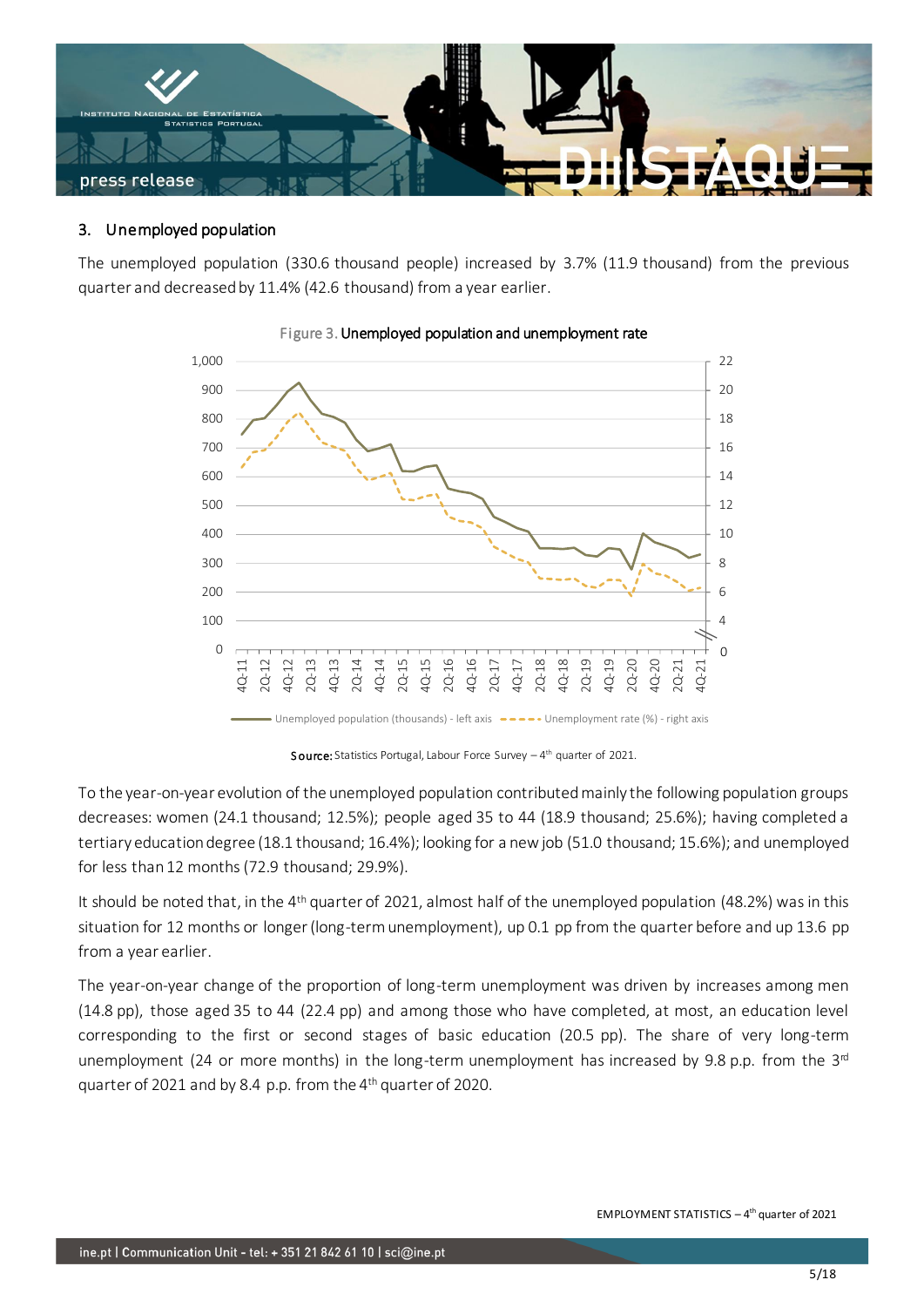

### Figure 4. Contributions to the year-on-year rate of change of the unemployed population in the 4<sup>th</sup> quarter of 2021



**Source:** Statistics Portugal, Labour Force Survey  $-4$ <sup>th</sup> quarter of 2021.

### Table 1. Unemployed population for 12 months or longer (long-term unemployment)

| Portugal                                             |         | <b>Quarterly level</b> |                  | <b>Annual level</b> |       | <b>Proportion</b> |      |  |
|------------------------------------------------------|---------|------------------------|------------------|---------------------|-------|-------------------|------|--|
|                                                      | 4Q-2020 | 3Q-2021                | 4Q-2021          | 2020                | 2021  | 4Q-2021           | 2021 |  |
|                                                      |         |                        | <b>Thousands</b> |                     |       | %                 |      |  |
| Total                                                | 129.1   | 153.4                  | 159.4            | 116.8               | 147.0 | 48.2              | 43.4 |  |
| <b>Males</b>                                         | 62.1    | 61.2                   | 79.8             | 57.4                | 68.7  | 49.1              | 42.4 |  |
| Females                                              | 67.0    | 92.2                   | 79.6             | 59.4                | 78.3  | 47.4              | 44.3 |  |
| 16 to 24                                             | 15.4    | 21.8                   | 17.0             | 11.7                | 17.5  | 22.1              | 22.8 |  |
| 25 to 34                                             | 30.0    | 39.9                   | 39.9             | 22.8                | 35.1  | 46.5              | 39.1 |  |
| 35 to 44                                             | 23.8    | 22.0                   | 30.0             | 17.9                | 28.1  | 54.7              | 49.6 |  |
| 45 to 54                                             | 26.8    | 36.7                   | 33.5             | 29.2                | 33.8  | 58.1              | 55.3 |  |
| 55 to 74                                             | 33.0    | 33.0                   | 39.0             | 35.2                | 32.5  | 70.2              | 59.6 |  |
| First and second stages of basic education (at most) | 51.4    | 60.1                   | 71.0             | 55.7                | 65.0  | 60.3              | 53.4 |  |
| Upper secondary and post-secondary non-tertiary      | 46.2    | 55.3                   | 55.0             | 39.6                | 50.1  | 45.6              | 40.1 |  |
| Tertiary education                                   | 31.6    | 38.0                   | 33.4             | 21.5                | 32.0  | 36.2              | 34.7 |  |
| Unemployed for less than 24 months                   | 66.1    | 80.7                   | 68.2             | 52.1                | 70.3  | 42.8              | 47.8 |  |
| Unemployed for 24 months or longer                   | 63.0    | 72.8                   | 91.2             | 64.8                | 76.7  | 57.2              | 52.2 |  |

Source: Statistics Portugal, Labour Force Survey - 4<sup>th</sup> quarter of 2021.

Note: All estimates for the 2011 data series (in force from the 1<sup>st</sup> quarter of 2011 to the 4<sup>th</sup> quarter of 2020) in this table have been revised in the light of the reconciliation exercise with the 2021 series, thus allowing direct comparison with the estimates of this series.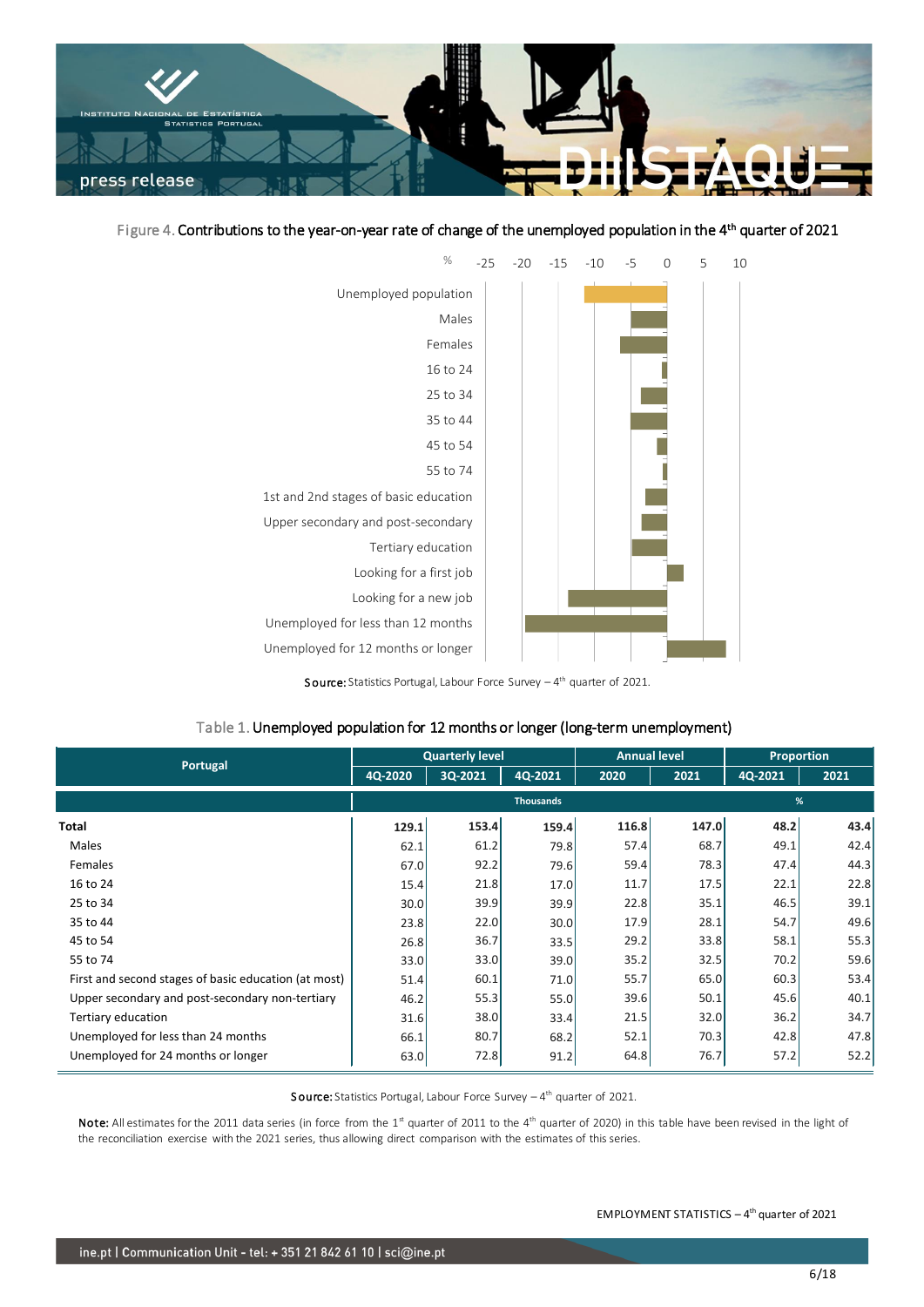

The unemployment rate for the 4<sup>th</sup> quarter of 2021 stood at 6.3%<sup>2</sup>, which corresponds to an increase by 0.2 pp from the 3<sup>rd</sup> quarter of 2021 and to a decrease by 1.0 pp from the 4<sup>th</sup> quarter of 2020. Similar pattern was shown by the youth unemployment rate (16 to 24 years old), estimated at 23.4%, up 0.8 pp from the previous quarter and down 0.9 pp from a year earlier.



## Figure 5. Total and youth unemployment rate and share of long term unemployment

**Source:** Statistics Portugal, Labour Force Survey  $-4$ <sup>th</sup> quarter of 2021.

Using the figures for the 3<sup>rd</sup> quarter of 2021 for comparison purposes in the European Union<sup>3</sup>, the youth unemployment rate in the 27 countries average was estimated at 15.9%, 6.7 pp less than in Portugal (22.6%), which corresponded to the 4<sup>th</sup> highest rate in the EU-27.

In the 3<sup>rd</sup> quarter of 2021, the youth unemployment rate in the EU-27 decreased by 1.5 pp from the 2<sup>nd</sup> quarter of 2021, a steeper quarter-on-quarter change than that seen in Portugal in the same period (1.1 pp), while the opposite was observed in the comparison with the 3rd quarter of 2020, in which the referred rate decreased by 2.8 pp in the EU-27 and by 3.7 pp in Portugal.

<sup>&</sup>lt;sup>2</sup> This unemployment rate was calculated for those aged 16 to 89 (in line with the concepts in force of the International Labour Organization). The unemployment rate for the moving quarter centered in November 2021 (which corresponds to the 4<sup>th</sup> quarter 2021), published in the Monthly Employment and Unemployment Estimates Press Release of December 2021 (released in 31-1-2022), was calculated for the age subgroup of those aged 16 to 74 (as in the Eurostat News Release). This rate (not seasonally adjusted) was 6.1%.

 $3$  The estimates for the 4<sup>th</sup> quarter of 2021 at European Union level will be released on April 13, 2022. It should be noted that the reference age group is that of 15 to 24 years old, except for Portugal, Spain and Italy, whose lower age limit is 16.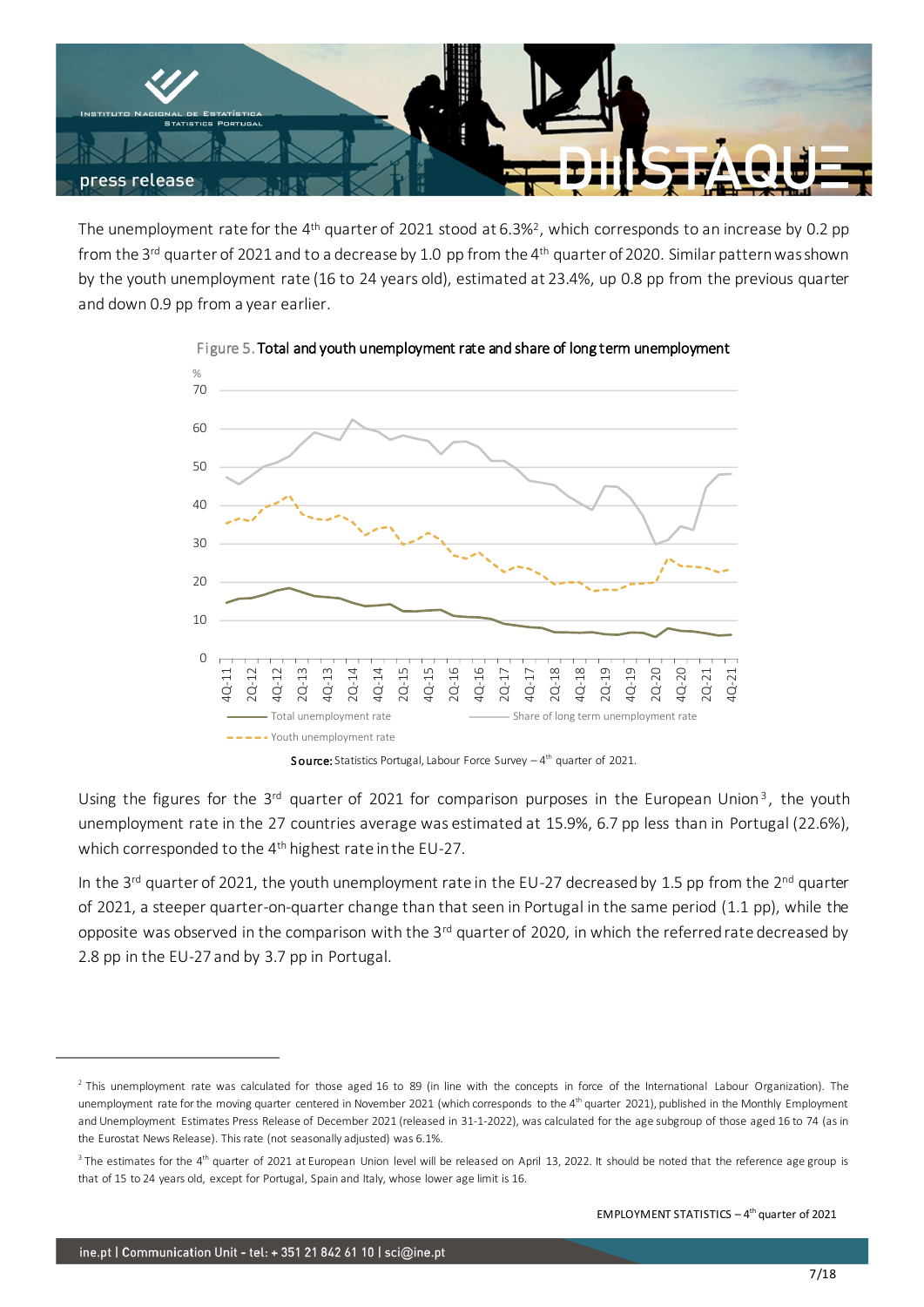

0 5 10 15 20 25 30 35 40 Germany Netherlands Malta Czechia Finland Austria Denmark Poland Slovenia Ireland Estonia Cyprus Lithuania Hungary Latvia Bulgaria EU-27 Croatia Luxembourg Belgium France Sweden Slovakia Romania Portugal Italy Greece Spain %

Figure 6. Youth unemployment rate in the European Union in the 3<sup>rd</sup> quarter of 2021

Source: Eurostat, Unemployment by sex and age – quarterly data [UNE\_RT\_Q]

In the 4 th quarter of 2021, the unemployment rate was higher than the national average in fiveNUTS II regions of the country país (*Região Autónoma dos Açores*: 8.2%; *Algarve*: 6.9%; *Área Metropolitana de Lisboa*: 6.7%; *Região Autónoma da Madeira*: 6.6%; *Norte*: 6.5%) and was below it in the remaining two regions – *Centro* and *Alentejo* (5.5% in both regions).

From the previous quarter, the unemployment rate has increased in four regions, of which stands out the *Região Autónoma dos Açores*(1.3 pp), it has remained unchanged in *Área Metropolitana de Lisboa*, and it has decreased in two regions (*Alentejo*: 0.3 pp; *Região Autónoma da Madeira*: 0.7 pp).

When comparing to a year earlier, the unemployment rate has decreased in all regions except in the *Região Autónoma dos Açores*, where it has increased by 2.7 pp. The two largest year-on-year decreases were observed in *Região Autónoma da Madeira* (4.6 pp) and in *Algarve* (3.1 pp).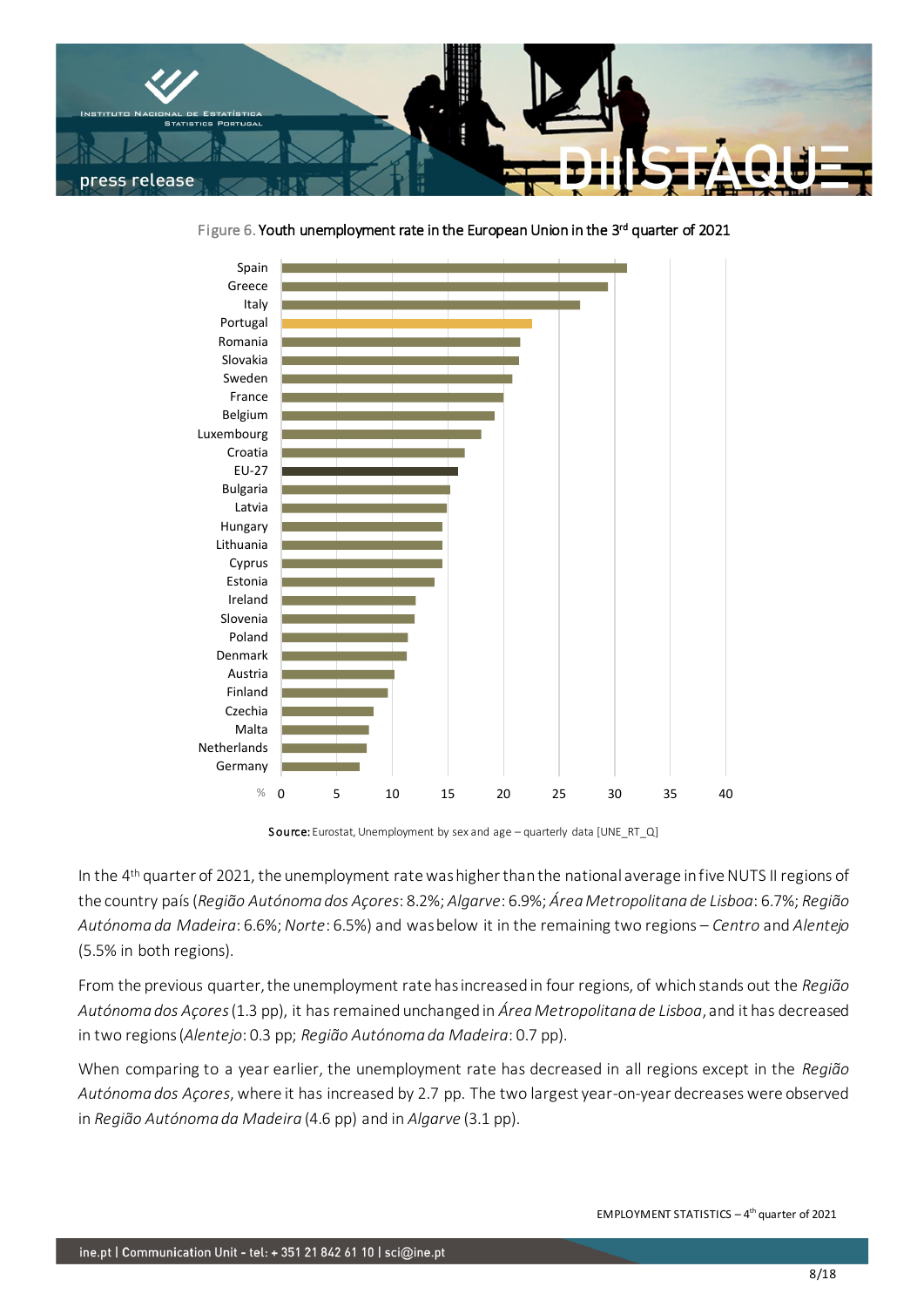

### Table 2. Unemployment rates by NUTS II (NUTS-2013)

|                              |      |     |                         |                  | Unit: % |
|------------------------------|------|-----|-------------------------|------------------|---------|
|                              |      |     | 4Q-2020 3Q-2021 4Q-2021 | 2020             | 2021    |
| Portugal                     | 7.3  | 6.1 | 6.3                     | 7.0 <sub>l</sub> | 6.6     |
| Norte                        | 7.2  | 6.2 | 6.5                     | 7.0              | 6.6     |
| Centro                       | 6.1  | 5.3 | 5.5                     | 5.9              | 5.8     |
| Área Metropolitana de Lisboa | 7.7  | 6.7 | 6.7                     | 7.7              | 6.8     |
| Alentejo                     | 7.6  | 5.8 | 5.5                     | 6.0              | 6.6     |
| Algarve                      | 10.0 | 5.8 | 6.9                     | 8.4              | 8.2     |
| Região Autónoma dos Açores   | 5.5  | 6.9 | 8.2                     | 6.2              | 7.2     |
| Região Autónoma da Madeira   | 11.2 | 7.3 | 6.6                     | 8.4              | 7.9     |

**Source:** Statistics Portugal, Labour Force Survey  $-4$ <sup>th</sup> quarter of 2021.

Note: All estimates for the 2011 data series (in force from the  $1<sup>st</sup>$  quarter of 2011 to the  $4<sup>th</sup>$ quarter of 2020) in this table have been revised in the light of the reconciliation exercise with the 2021 series, thus allowing direct comparison with the estimates of this series.

In 2021, the average annual unemployment population stood at 338.8 thousand unemployed people, having decreased by 3.4% (12.0 thousand) from the previous year and resuming the series of consecutive annual decreases observed since 2014.





For the unemployed population annual rate of change contributed, mainly, the decreases in the following groups: men (8.4 thousand; 5.0%); people aged 35 to 44 (6.5 thousand; 10.4%); having completed, at most, an education level corresponding to the first or second stages of basic education (11.8 thousand; 8.8%); looking for a new job (21.3 thousand; 6.7%); and unemployed for less than 12 months (42.1 thousand; 18.0%).

**Source:** Statistics Portugal, Labour Force Survey  $-4$ <sup>th</sup> quarter of 2021.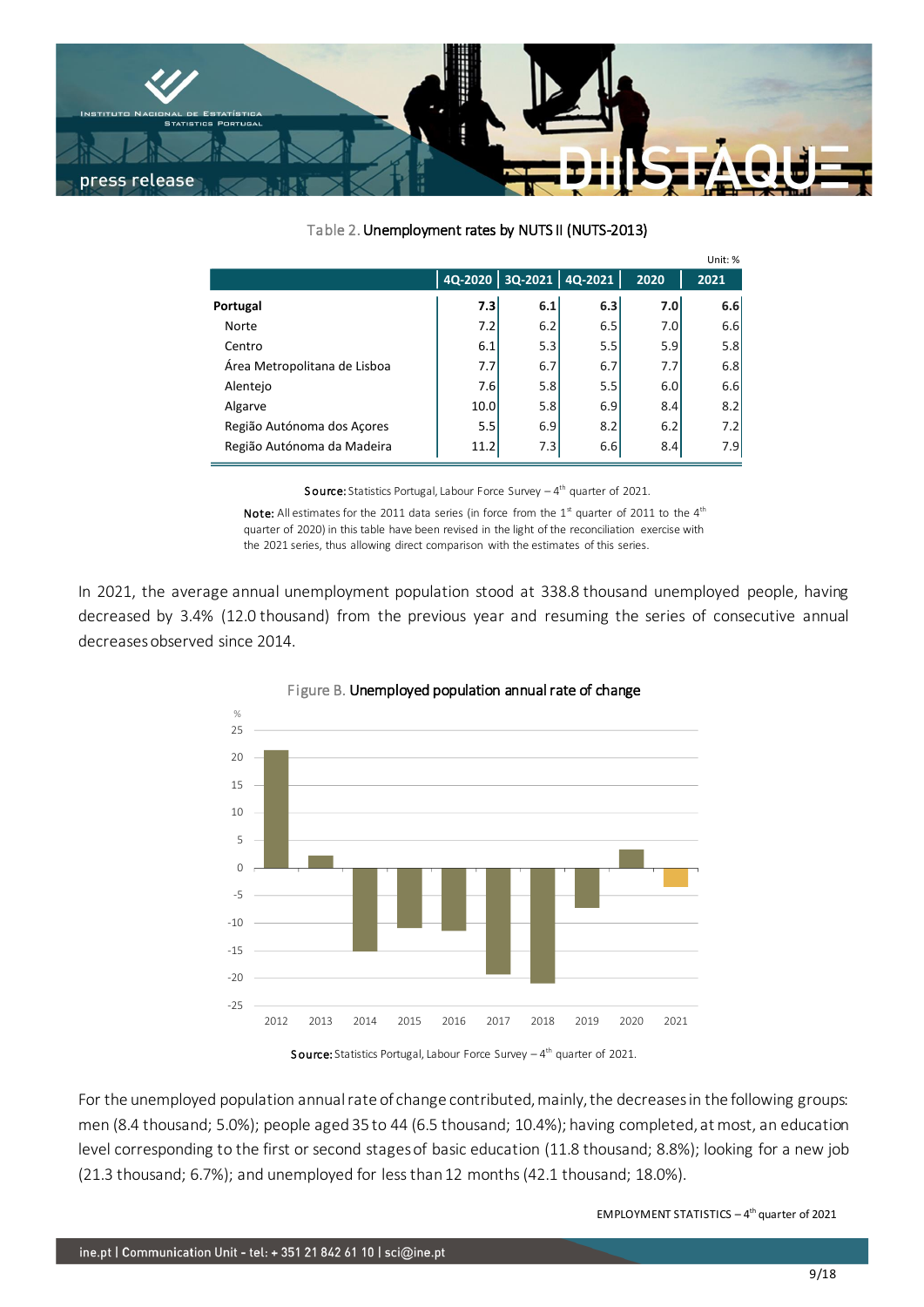

The unemployment rate for 2021 stood at 6.6%, down 0.4 pp from the previous year and equal to the 2019 rate, thus corresponding, like that year, to the lowest annual unemployment rate of the data series started in 2011.

On the other hand, the young people (aged 16 to 24) unemployment rate stood at 23.4%, 0.9 pp more than in the previous year.

The share of those unemployed for 12 months or longer (long-term unemployment) was 43.4%, having increased by 10.1 pp from the former year.

In 2021, the unemployment rate of *Norte* and *Alentejo* matched the national average (6.6%), while the rates of *Algarve* (8.2%), *Região Autónoma da Madeira* (7.9%), *Região Autónoma dos Açores* (7.2%), and *Área Metropolitana de Lisboa* (6.8%) stood above that threshold and the rate of *Centro* region (5.8%) stood below.

Compared to 2020, the unemployment rate has increased in two regions(*Região Autónoma dos Açores*: 1.0 pp; *Alentejo*: 0.6 pp), having decreased in the remaining five regions, with the largest decrease being observed in *Área Metropolitana de Lisboa* (0.9 pp).

## 4. Inactive population

The inactive population, estimated at 5,083.3 thousand people in the 4 th quarter of 2021, has decreased both from the previous quarter (2.3 thousand, which corresponded to a nearly null relative change) and from the same quarter of 2020 (118.2 thousand; 2.3%).



Figure 11. Inactive population (aged 16 and over)

**Source:** Statistics Portugal, Labour Force Survey  $-4$ <sup>th</sup> quarter of 2021.

EMPLOYMENT STATISTICS  $-4$ <sup>th</sup> quarter of 2021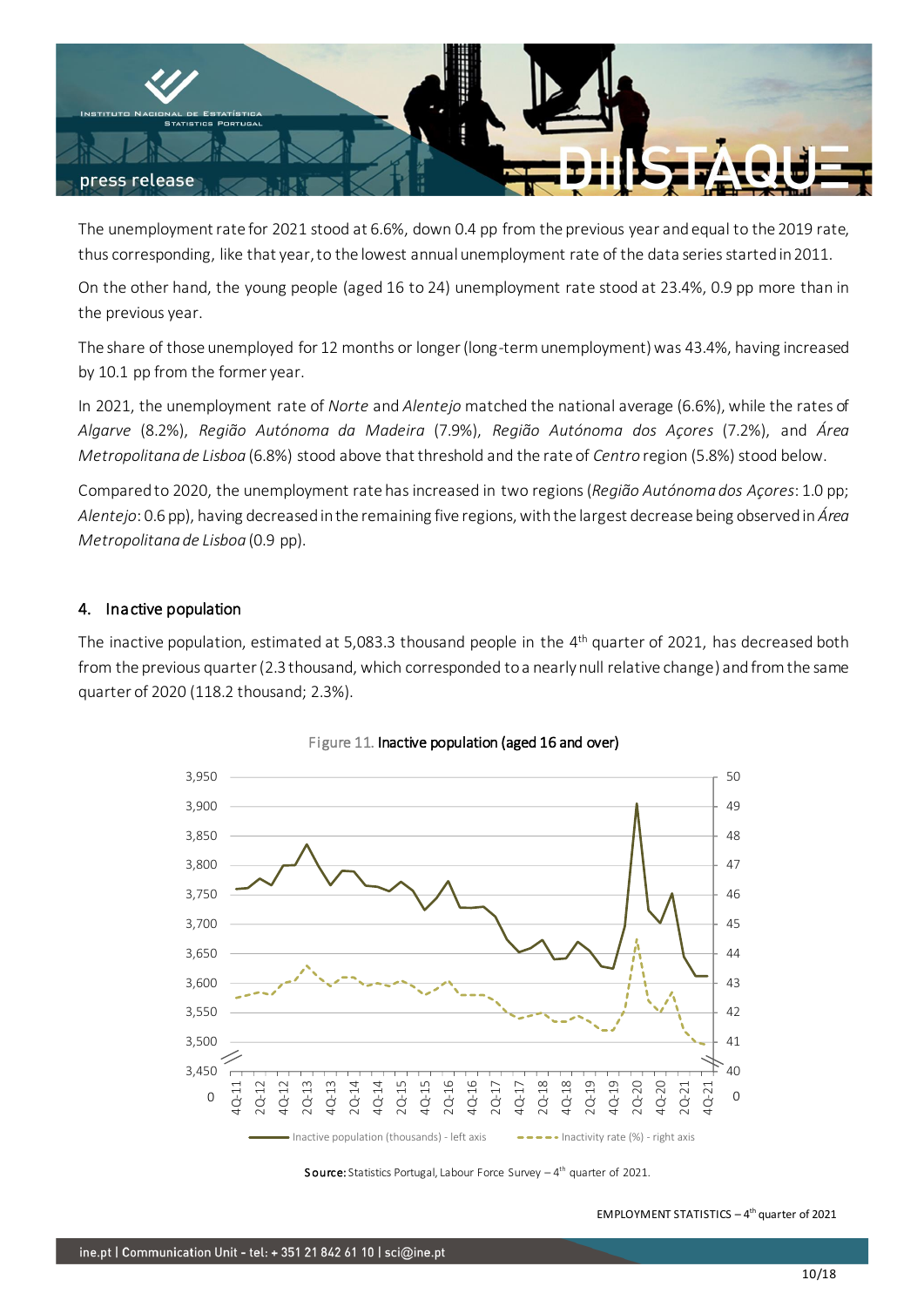

The inactive population aged 16 or over stood at 3,612.1 thousand people, accounted for 71.1% of total inactive population, remained practically unchanged from the previous quarter and decreased by 2.4% (90.0 thousand) from the 4 th quarter of 2020.

The inactivity rate (16 years old or over) stood at 40.9%, having decreased both from the previous quarter (0.1 pp) and from the same period of 2020 (1.1 pp).

In 2021, the total inactive population was estimated at 5,131.9 thousand people and decreased by 2.4% (125.3 thousand) from the previous year, corresponding to the lowest annual average since 2011<sup>4</sup>. Similar pattern was followed by the inactive population aged 16 or over, which stood at 3,655.6 thousand people and has decreased by 2.7% (101.5 thousand).

In that year, the inactivity rate was 41.5%, down 1.2 pp from 2020. This estimate corresponded also to the lowest inactivity rate since 2011.

## 5. Supplementary indicators to unemployment and the labour underutilisation

The labour underutilisation is an indicator that aggregates the unemployed population, the underemployment of part-time workers, the inactive seeking work but not immediately available, and the inactive available but not seeking work<sup>5</sup>. This indicator is supplemented by its corresponding rate – the labour underutilisation rate<sup>6</sup>. This indicator is a broader measure of the labour underutilisation than the unemployment rate<sup>7</sup>.

In the 4<sup>th</sup> quarter of 2021, the labour underutilisation was estimated at 630.1 thousand people and the corresponding rate was 11.7%.

The labour underutilisation has decreased by 1.9% (12.3 thousand) from the previous quarter and by 15.7% (116.9 thousand) from a year earlier. Similarly, the labour underutilisation rate has decreased both from the previous quarter (0.2 pp) and from a year before (2.3 pp).

By component, the following is observed:

• The unemployed population was estimated at 330.6 thousand people and, as previously mentioned, increased by 3.7% (11.9 thousand) from the previous quarter and decreased by 11.4% (42.6 thousand)

<sup>&</sup>lt;sup>4</sup> In the 1<sup>st</sup> quarter of 2021 a new Labour Force Survey data series was started (LFS2021). However, the estimates from LFS2011 (in force from the 1<sup>st</sup> quarter of 2011 to the 4<sup>th</sup> quarter of 2020) were revised, allowing direct comparisons between LFS2011 and LFS2021 data series.

<sup>5</sup> For a more detail definition of these indicators, read the publication *"Estatísticas do Emprego – 2.º trimestre de 2012"* (only available in Portuguese) – chapter 4 (Concepts) and 6 (Theme under analysis) available at: [http://www.ine.pt/xurl/pub/143643471.](http://www.ine.pt/xurl/pub/143643471)

<sup>&</sup>lt;sup>6</sup> See concepts in the technical note.

 $^7$  The labour underutilisation rate corresponds, with the due adaptations to the European context and to the information obtained from the Labour Force Survey (named *Inquérito ao Emprego* in Portugal), to the U6 measure regularly published by the US Bureau of Labour Statistics in addition to the official unemployment rate (U3). Eurostat also regularly publishes this indicator for the European Union countries under the designation *Labour market slack*, following the ILO recommendation set in the Resolution concerning statistics of work, employment and labour underutilization of the 19<sup>th</sup> International Conference of Labour Statisticians, but does it for the age group 15 to 74.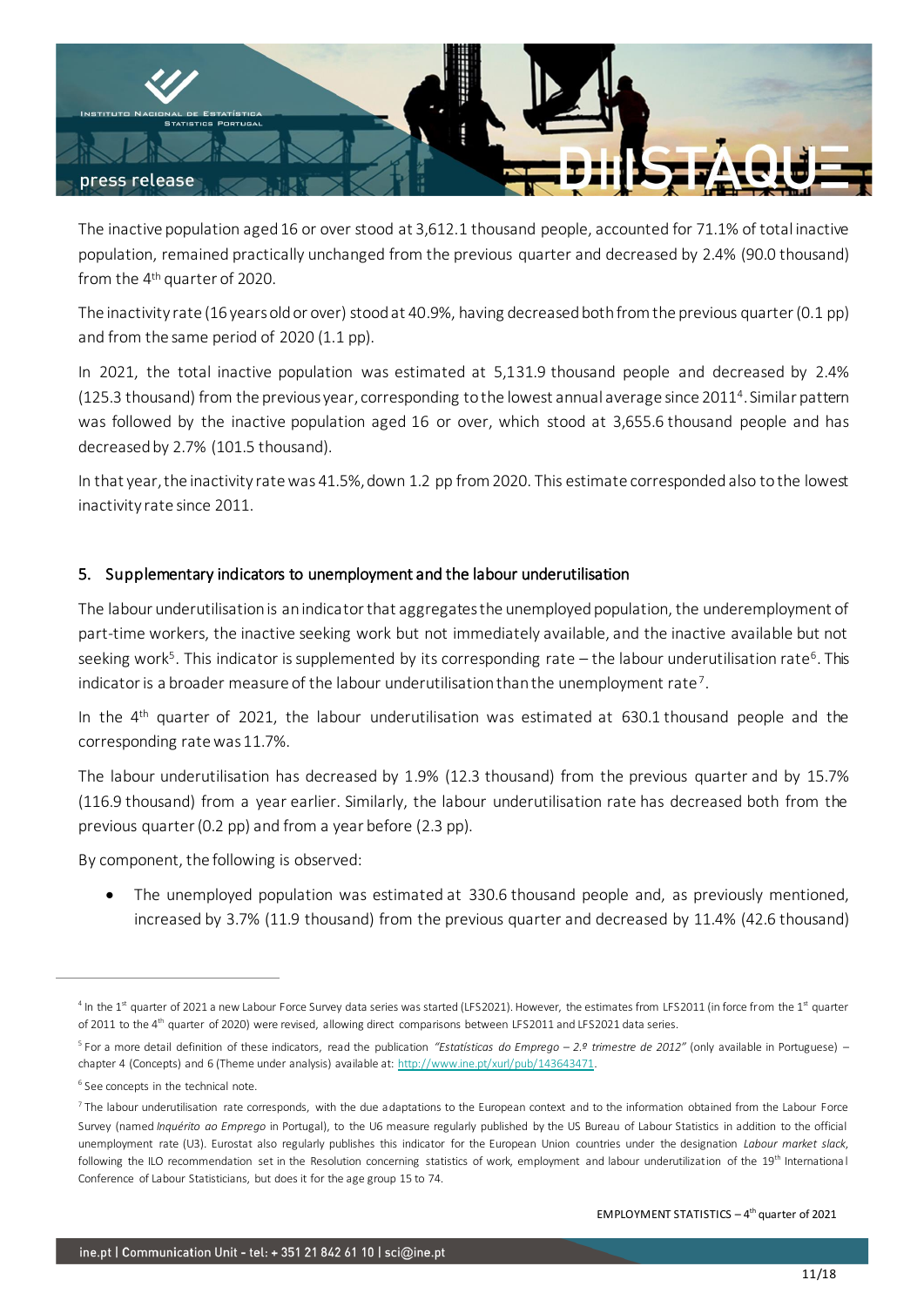

from the same quarter of 2020. The unemployment rate was 6.3%, up 0.2 pp from the previous quarter and down 1.0 pp from a year earlier.

- The number of underemployed part-time workers was 143.2 thousand people, 0.7% (1.1 thousand) less than in the previous quarter and 10.7% (17.1 thousand) less than in the year-on-year comparison.
- The number of inactive persons seeking work but not immediately available stood at 22.5 thousand, down 7.1% (1.7 thousand) from the previous quarter and up 4.6% (1.0 thousand) from 4<sup>th</sup> quarter of 2020.
- The number of inactive persons available to work but not seeking a job (133.8 thousand) has decreased by 13.8% (21.4 thousand) from the previous quarter and by 30.3% (58.2 thousand) from a year earlier.

In 2021, the average annual labour underutilisation covered 668.3 thousand people, 10.6% (78.8 thousand) less than in 2020, and the labour underutilisation rate was 12.5%, down 1.6 pp from the year before.



## Figure C. Labour underutilisation annual rate of change

In the same year, the unemployed population (338.8 thousand) accounted for slightly more than half (50.7%) of the labour underutilisation, while the group of persons available to work, but not seeking (162.4 thousand) corresponds to 24.3% of the labour underutilisation, 5.8 pp less than in the previous year. The third largest component of this indicator (21.2%) was the underemployment of part-time workers, which covered 141.9 thousand people. Finally, the persons seeking work, but not immediately available (25.2 thousand) represented only 3.8% of the labour underutilisation.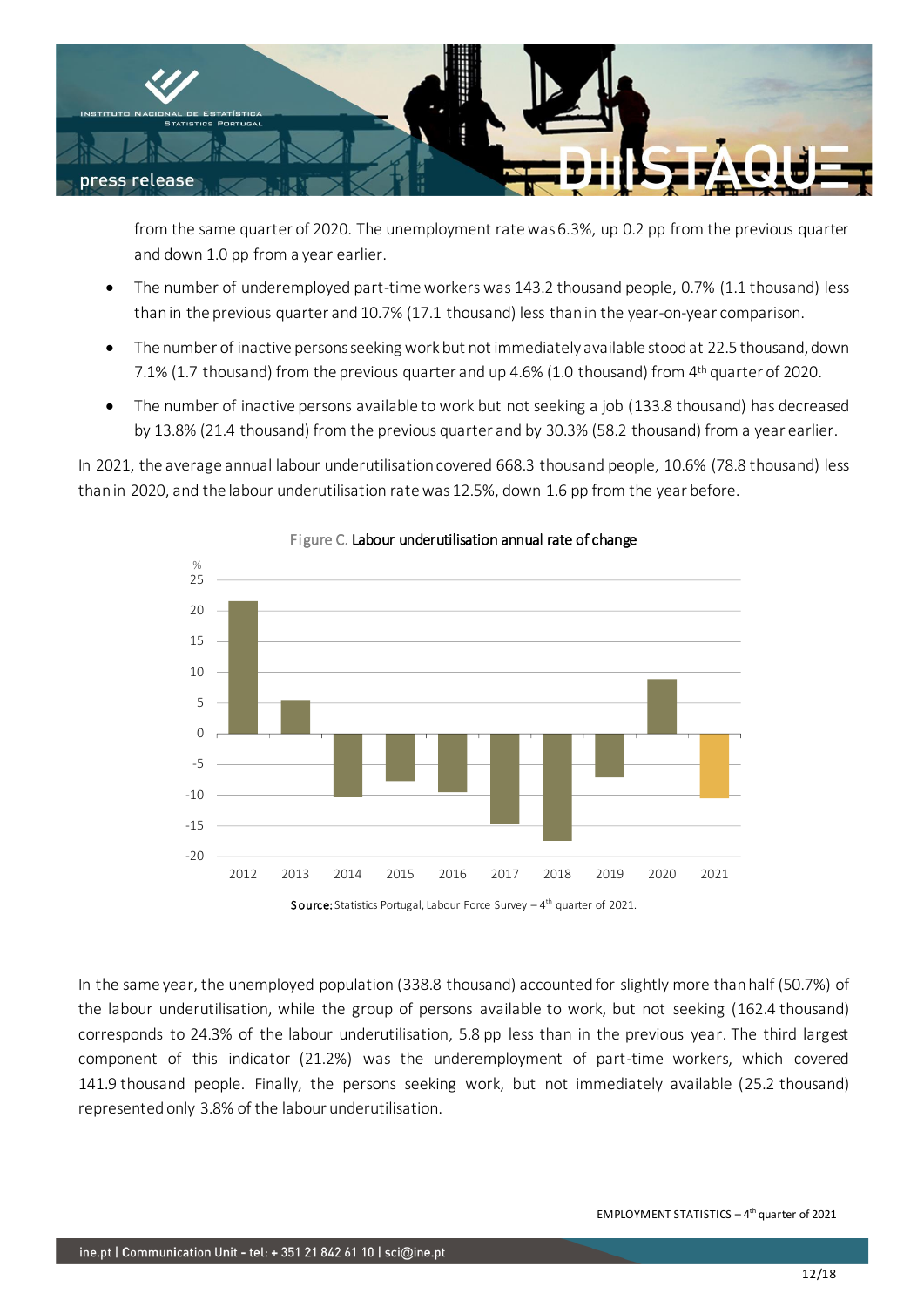

#### Table 3. Labour underutilisation by component

| Portugal                                           |                  | <b>Quarterly level</b> | <b>Annual level</b> |       |       |
|----------------------------------------------------|------------------|------------------------|---------------------|-------|-------|
|                                                    |                  | 4Q-2020 3Q-2021        | 4Q-2021             | 2020  | 2021  |
| <b>Number</b>                                      | <b>Thousands</b> |                        |                     |       |       |
| <b>Total</b>                                       | 747.0            | 642.4                  | 630.1               | 747.1 | 668.3 |
| Unemployed population                              | 373.2            | 318.7                  | 330.6               | 350.8 | 338.8 |
| Underemployed part-time workers                    |                  | 144.3                  | 143.2               | 150.0 | 141.9 |
| Persons seeking work but not immediately available | 21.5             | 24.2                   | 22.5                | 21.5  | 25.2  |
| Persons available to work but not seeking          | 192.0            | 155.2                  | 133.8               | 224.9 | 162.4 |
| Rate                                               |                  |                        | %                   |       |       |
| Unemployment rate                                  | 7.3              | 6.1                    | 6.3                 | 7.0   | 6.6   |
| Labour underutilisation rate                       | 14.0             | 11.9                   | 11.7                | 14.1  | 12.5  |

**Source:** Statistics Portugal, Labour Force Survey  $-4$ <sup>th</sup> quarter of 2021.

Note: All estimates for the 2011 data series (in force from the 1<sup>st</sup> quarter of 2011 to the 4<sup>th</sup> quarter of 2020) in this table have been revised in the light of the reconciliation exercise with the 2021 series, thus allowing direct comparison with the estimates of this series.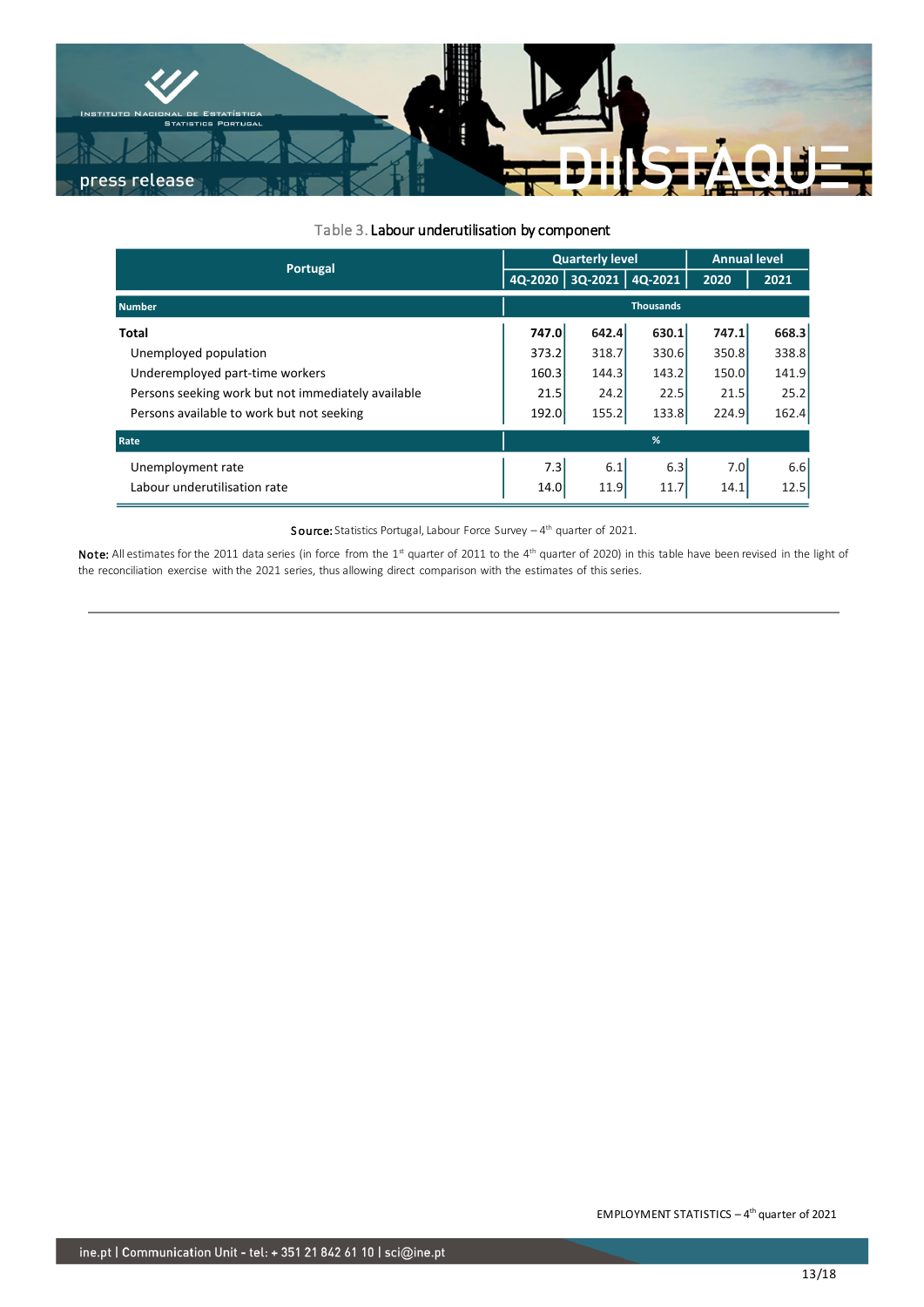

### Table 4: Main indicators – active and employed population

| Portugal                                                          |         | <b>Quarterly level</b> |                  |         | <b>Annual level</b> |         | Rate of change |               |
|-------------------------------------------------------------------|---------|------------------------|------------------|---------|---------------------|---------|----------------|---------------|
|                                                                   |         | 3Q-2021<br>4Q-2020     | 4Q-2021          | 2020    | 2021                | On year | On quarter     | <b>Annual</b> |
|                                                                   |         |                        | <b>Thousands</b> |         |                     |         | %              |               |
| Labour force (active population)                                  | 5,103.8 | 5,196.8                | 5,209.6          | 5,034.5 | 5,151.1             | 2.1     | 0.2            | 2.3           |
| Males                                                             | 2,555.4 | 2,611.4                | 2,624.2          | 2,524.3 | 2,590.8             | 2.7     | 0.5            | 2.6           |
| Females                                                           | 2,548.3 | 2,585.4                | 2,585.3          | 2,510.2 | 2,560.3             | 1.5     | о              | 2.0           |
| 16 to 24                                                          | 326.9   | 337.3                  | 327.5            | 330.2   | 326.3               | 0.2     | $-2.9$         | $-1.2$        |
| 25 to 34                                                          | 1,012.5 | 981.3                  | 978.4            | 990.9   | 978.2               | $-3.4$  | $-0.3$         | $-1.3$        |
| 35 to 44                                                          | 1,298.7 | 1,299.4                | 1,291.1          | 1,302.0 | 1,292.8             | $-0.6$  | $-0.6$         | $-0.7$        |
| 45 to 54                                                          | 1,371.6 | 1,409.2                | 1,421.9          | 1,354.8 | 1,399.4             | 3.7     | 0.9            | 3.3           |
| 55 to 64                                                          | 923.9   | 967.9                  | 984.7            | 893.5   | 960.4               | 6.6     | 1.7            | 7.5           |
| 65 to 89                                                          | 170.2   | 201.7                  | 205.9            | 163.1   | 194.1               | 21.0    | 2.1            | 19.0          |
| First and second stages of basic education (at most)              | 1,931.1 | 1,785.8                | 1,823.8          | 1,972.2 | 1,832.0             | $-5.6$  | 2.1            | $-7.1$        |
| Upper secondary and post-secondary non-tertiary                   | 1,521.0 | 1,612.8                | 1,589.3          | 1,524.0 | 1,577.3             | 4.5     | $-1.5$         | 3.5           |
| Tertiary education                                                | 1,651.7 | 1,798.2                | 1,796.4          | 1,538.3 | 1,741.8             | 8.8     | $-0.1$         | 13.2          |
| Activity rate (%)                                                 | 58.5    | 59.7                   | 59.8             | 57.8    | 59.2                |         |                |               |
| Males                                                             | 62.9    | 64.1                   | 64.4             | 62.2    | 63.6                |         |                |               |
| Females                                                           | 54.7    | 55.9                   | 55.8             | 54.0    | 55.3                |         |                |               |
| <b>Employed population</b>                                        | 4,730.6 | 4,878.1                | 4,879.0          | 4,683.7 | 4,812.3             | 3.1     | o              | 2.7           |
| Males                                                             | 2,374.4 | 2,467.5                | 2,461.6          | 2,353.6 | 2,428.6             | 3.7     | $-0.2$         | 3.2           |
| Females                                                           | 2,356.2 | 2,410.6                | 2,417.3          | 2,330.1 | 2,383.7             | 2.6     | 0.3            | 2.3           |
| 16 to 24                                                          | 247.6   | 261.0                  | 250.9            | 255.8   | 249.8               | 1.3     | $-3.9$         | $-2.3$        |
| 25 to 34                                                          | 913.0   | 897.0                  | 892.5            | 899.5   | 888.5               | $-2.3$  | $-0.5$         | $-1.2$        |
| 35 to 44                                                          | 1,224.9 | 1,254.0                | 1,236.2          | 1,238.6 | 1,236.0             | 0.9     | $-1.4$         | $-0.2$        |
| 45 to 54                                                          | 1,308.7 | 1,347.2                | 1,364.2          | 1,291.0 | 1,338.2             | 4.2     | 1.3            | 3.7           |
| 55 to 64                                                          | 869.2   | 918.9                  | 933.1            | 839.7   | 910.2               | 7.3     | 1.5            | 8.4           |
| 65 to 89                                                          | 167.2   | 200.1                  | 202.1            | 159.2   | 189.7               | 20.9    | 1.0            | 19.2          |
| First and second stages of basic education                        | 1,802.1 | 1,684.1                | 1,706.2          | 1,838.8 | 1,710.4             | $-5.3$  | 1.3            | $-7.0$        |
| (Upper) secondary and post-secondary non-tertiary education       | 1,387.1 | 1,492.2                | 1,468.6          | 1,396.1 | 1,452.3             | 5.9     | $-1.6$         | 4.0           |
| Tertiary education                                                | 1,541.4 | 1,701.8                | 1,704.2          | 1,448.8 | 1,649.6             | 10.6    | 0.1            | 13.9          |
| Agriculture, forestry and fishing (a)                             | 127.4   | 135.3                  | 137.8            | 129.1   | 130.6               | 8.1     | 1.8            | 1.1           |
| Manufacturing, electricity, gas and water supply and construction | 1,212.3 | 1,168.7                | 1,175.6          | 1,192.6 | 1,181.6             | $-3.0$  | 0.6            | $-0.9$        |
| Services (a)                                                      | 3,390.8 | 3,574.1                | 3,565.6          | 3,362.0 | 3,500.1             | 5.2     | $-0.2$         | 4.1           |
| Employees                                                         | 4,044.7 | 4,103.2                | 4,107.8          | 4,010.3 | 4,067.1             | 1.6     | 0.1            | 1.4           |
| With a permanent job (work contract of unlimited duration)        | 3,334.4 | 3,397.5                | 3,441.7          | 3,297.9 | 3,378.0             | 3.2     | 1.3            | 2.4           |
| With a temporary job (work contract of limited duration)          | 582.7   | 599.4                  | 568.1            | 595.6   | 586.6               | $-2.5$  | $-5.2$         | $-1.5$        |
| Other contractual arrangements                                    | 127.6   | 106.3                  | 97.9             | 116.8   | 102.6               | $-23.3$ | -7.9           | $-12.1$       |
| Self-employed workers                                             | 672.8   | 732.9                  | 723.6            | 658.7   | 704.1               | 7.6     | $-1.3$         | 6.9           |
| Unpaid family workers                                             | 13.2    | 42.0                   | 47.6             | 14.7    | 41.0                | 262.1   | 13.5           | 178.9         |
| <b>Full-time workers</b>                                          | 4,351.9 | 4,500.1                | 4,479.8          | 4,307.3 | 4,432.8             | 2.9     | $-0.5$         | 2.9           |
| Part-time workers                                                 | 378.7   | 378.0                  | 399.2            | 376.4   | 379.5               | 5.4     | 5.6            | 0.8           |
| Underemployed part-time workers                                   | 160.3   | 144.3                  | 143.2            | 150.0   | 141.9               | $-10.7$ | $-0.7$         | $-5.4$        |
| Employment rate (%)                                               | 54.2    | 56.1                   | 56.0             | 53.8    | 55.3                |         |                |               |
| Males                                                             | 58.5    | 60.6                   | 60.4             | 58.0    | 59.7                |         |                |               |
| Females                                                           | 50.6    | 52.1                   | 52.2             | 50.1    | 51.5                |         |                |               |

Source: Statistics Portugal, Labour Force Survey – 4<sup>th</sup> quarter of 2021.

#### Notes:

(a) The estimates are presented by NACE-Rev. 2.

All estimates for the 2011 data series (in force from the 1<sup>st</sup> quarter of 2011 to the 4<sup>th</sup> quarter of 2020) in this table have been revised in the light of the reconciliation exercise with the 2021 series, thus allowing direct comparison with the estimates of this series.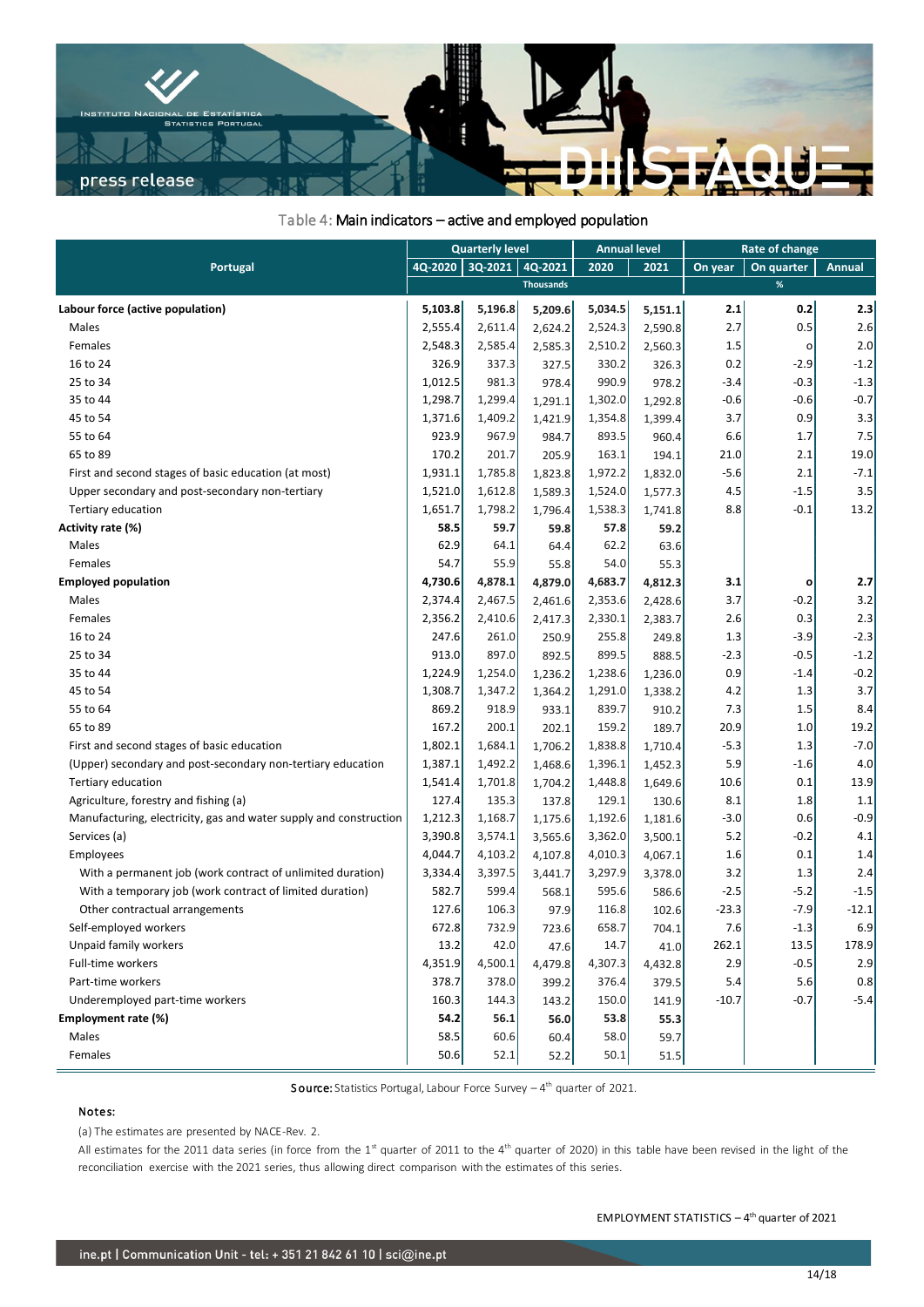

### Table 5: Main indicators – unemployed and inactive population

|                                                           |         | <b>Quarterly level</b> |                  |         | <b>Annual level</b> |         | Rate of change |               |  |
|-----------------------------------------------------------|---------|------------------------|------------------|---------|---------------------|---------|----------------|---------------|--|
| Portugal                                                  | 4Q-2020 | 3Q-2021                | 4Q-2021          | 2020    | 2021                | On year | On quarter     | <b>Annual</b> |  |
|                                                           |         |                        | <b>Thousands</b> |         |                     |         | %              |               |  |
| <b>Unemployed population</b>                              | 373.2   | 318.7                  | 330.6            | 350.8   | 338.8               | $-11.4$ | 3.7            | $-3.4$        |  |
| Males                                                     | 181.1   | 143.9                  | 162.6            | 170.6   | 162.2               | $-10.2$ | 13.0           | $-5.0$        |  |
| Females                                                   | 192.1   | 174.8                  | 168.0            | 180.1   | 176.6               | $-12.5$ | $-3.9$         | $-1.9$        |  |
| 16 to 24                                                  | 79.3    | 76.4                   | 76.6             | 74.4    | 76.5                | $-3.5$  | 0.3            | 2.7           |  |
| 25 to 34                                                  | 99.4    | 84.3                   | 85.9             | 91.4    | 89.7                | $-13.6$ | 1.9            | $-1.9$        |  |
| 35 to 44                                                  | 73.8    | 45.4                   | 54.9             | 63.3    | 56.8                | $-25.6$ | 21.0           | $-10.4$       |  |
| 45 to 54                                                  | 62.9    | 62.1                   | 57.7             | 63.9    | 61.2                | $-8.3$  | $-7.1$         | $-4.2$        |  |
| 55 to 74                                                  | 57.7    | 50.6                   | 55.5             | 57.7    | 54.6                | $-3.9$  | 9.7            | $-5.3$        |  |
| First and second stages of basic education (at most)      | 128.9   | 101.7                  | 117.7            | 133.4   | 121.6               | $-8.7$  | 15.7           | $-8.8$        |  |
| Upper secondary and post-secondary non-tertiary education | 133.9   | 120.6                  | 120.7            | 127.8   | 125.0               | $-9.9$  | $\mathsf{o}$   | $-2.2$        |  |
| Tertiary education                                        | 110.4   | 96.4                   | 92.3             | 89.5    | 92.1                | $-16.4$ | $-4.3$         | 2.9           |  |
| Looking for a first job                                   | 46.2    | 43.3                   | 54.6             | 35.5    | 44.8                | 18.2    | 26.1           | 26.1          |  |
| Looking for a new job                                     | 327.0   | 275.4                  | 276.0            | 315.3   | 294.0               | $-15.6$ | 0.2            | $-6.7$        |  |
| Unemployed for less than 12 months (short-term)           | 244.1   | 165.3                  | 171.2            | 233.9   | 191.8               | $-29.9$ | 3.6            | $-18.0$       |  |
| Unemployed for 12 months or longer (long-term)            | 129.1   | 153.4                  | 159.4            | 116.8   | 147.0               | 23.5    | 3.9            | 25.8          |  |
| Unemployment rate (%)                                     | 7.3     | 6.1                    | 6.3              | 7.0     | 6.6                 |         |                |               |  |
| Males                                                     | 7.1     | 5.5                    | 6.2              | 6.8     | 6.3                 |         |                |               |  |
| Females                                                   | 7.5     | 6.8                    | 6.5              | 7.2     | 6.9                 |         |                |               |  |
| Youth (16 to 24)                                          | 24.3    | 22.6                   | 23.4             | 22.5    | 23.4                |         |                |               |  |
| Long-term                                                 | 2.5     | 3.0                    | 3.1              | 2.3     | 2.9                 |         |                |               |  |
| Inactive population                                       | 5,201.5 | 5,085.6                | 5,083.3          | 5,257.2 | 5,131.9             | $-2.3$  | $\mathbf{o}$   | $-2.4$        |  |
| Inactive population (16 and over)                         | 3,702.1 | 3,612.2                | 3,612.1          | 3,757.1 | 3,655.6             | $-2.4$  | o              | $-2.7$        |  |
| Males                                                     | 1,528.5 | 1,490.4                | 1,483.7          | 1,556.9 | 1,509.7             | $-2.9$  | $-0.5$         | $-3.0$        |  |
| Females                                                   | 2,173.6 | 2,121.8                | 2,128.4          | 2,200.2 | 2,145.9             | $-2.1$  | 0.3            | $-2.5$        |  |
| 16 to 24                                                  | 657.7   | 655.3                  | 666.5            | 654.9   | 666.5               | 1.3     | 1.7            | 1.8           |  |
| 25 to 34                                                  | 100.1   | 131.2                  | 136.2            | 120.7   | 134.4               | 36.1    | 3.8            | 11.4          |  |
| 35 to 44                                                  | 118.9   | 85.6                   | 84.0             | 130.2   | 98.0                | $-29.3$ | $-1.8$         | $-24.7$       |  |
| 45 to 54                                                  | 173.9   | 147.9                  | 139.4            | 185.1   | 155.9               | $-19.8$ | $-5.7$         | $-15.8$       |  |
| 55 to 64                                                  | 504.9   | 469.7                  | 456.8            | 529.7   | 475.5               | $-9.5$  | -2.7           | $-10.2$       |  |
| 65 to 89                                                  | 2,063.8 | 2,014.0                | 2,017.9          | 2,056.8 | 2,017.9             | $-2.2$  | 0.2            | $-1.9$        |  |
| Students (16 to 89)                                       | 691.0   | 724.7                  | 750.2            | 695.9   | 736.7               | 8.6     | 3.5            | 5.8           |  |
| Fulfilled domestic tasks (16 to 89)                       | 362.1   | 361.6                  | 357.9            | 362.1   | 350.7               | $-1.2$  | $-1.0$         | $-3.1$        |  |
| Retired (16 to 89)                                        | 1,917.2 | 1,989.3                | 1,985.3          | 1,894.1 | 2,003.5             | 3.6     | $-0.2$         | 5.8           |  |
| Other inactive                                            | 731.8   | 536.6                  | 518.7            | 805.0   | 564.7               | $-29.1$ | $-3.3$         | $-29.8$       |  |
| Persons seeking work but not immediately available        | 21.5    | 24.2                   | 22.5             | 21.5    | 25.2                | 4.6     | $-7.1$         | 17.5          |  |
| Persons available to work but not seeking                 | 192.0   | 155.2                  | 133.8            | 224.9   | 162.4               | $-30.3$ | $-13.8$        | $-27.8$       |  |
| Inactivity rate (16 and over) (%)                         | 42.0    | 41.0                   | 40.9             | 42.7    | 41.5                |         |                |               |  |
| Males                                                     | 37.4    | 36.3                   | 36.1             | 38.1    | 36.8                |         |                |               |  |
| Females                                                   | 46.0    | 45.1                   | 45.2             | 46.7    | 45.6                |         |                |               |  |

**Source:** Statistics Portugal, Labour Force Survey  $-4$ <sup>th</sup> quarter of 2021.

#### Notes:

All estimates for the 2011 data series (in force from the  $1<sup>st</sup>$  quarter of 2011 to the 4<sup>th</sup> quarter of 2020) in this table have been revised in the light of the reconciliation exercise with the 2021 series, thus allowing direct comparison with the estimates of this series.

#### Conventional sign:

◦ Less than half of the unit used.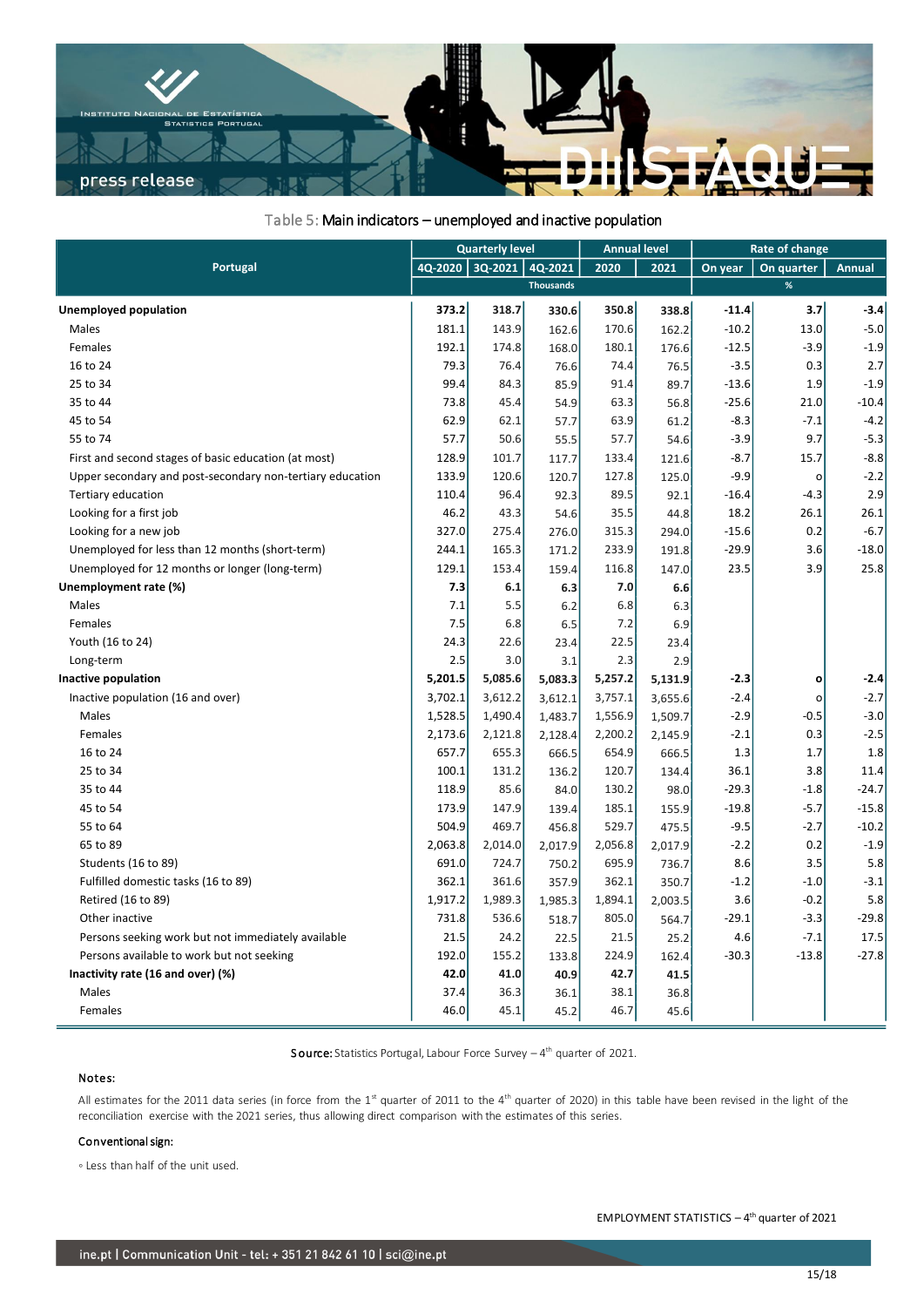

## TECHNICAL NOTE

The main purpose of the Labour Force Survey is to characterise the population in terms of the labour market. It is a quarterly sample survey, addressed to families occupying the same dwelling in the national territory, which makes available quarterly and annual data.

Most of the characteristics observed in this survey report to the situation in one pre-defined week (from Monday to Sunday), known as reference week. The reference weeks are uniformly distributed throughout the quarters and years. The interviews usually take place in the week following the reference week.

The information is obtained directly, through computer-assisted interview, by using a mixed data collection mode: the initial interview is done face-to-face by an interviewer visiting the household and the other five interviews are done by telephone if certain requirements are met.

Published data were calibrated by using the population estimates calculated from the final results of Census 2011.

Due to rounding, the totals in tables and diagrams do not always match the sum of parts.

For more detailed information consult the Labour Force Surve[y methodological document](https://smi.ine.pt/DocumentacaoMetodologica/Detalhes/1572) (only in Portuguese) available at the Statistics Portugal website.

### SOME CONCEPTS

Unemployed: person aged 16 and 74 who during the reference period met simultaneously the following situations:

- neither had a job nor was at work;
- had actively sought work, i.e. had actively searched for a paid or unpaid job during the specified period (reference period or the three previous weeks); and
- was available for a paid and unpaid job.

Employed: person aged 16 to 89 who, during the reference period, was in one of the following situations:

- worked for at least one hour for a wage or salary, in cash or in kind (including unpaid family work);
- had a formal attachment to his/her job but was not at work temporarily;
- was in early retirement but working in the reference week.

Working age resident population: Resident population aged 16 to 89.

Active: person aged 16 to 89 who, during the reference period, furnish the supply of labour force for the production of economic goods and services (was employed or unemployed).

Labour force: population formed by all active persons.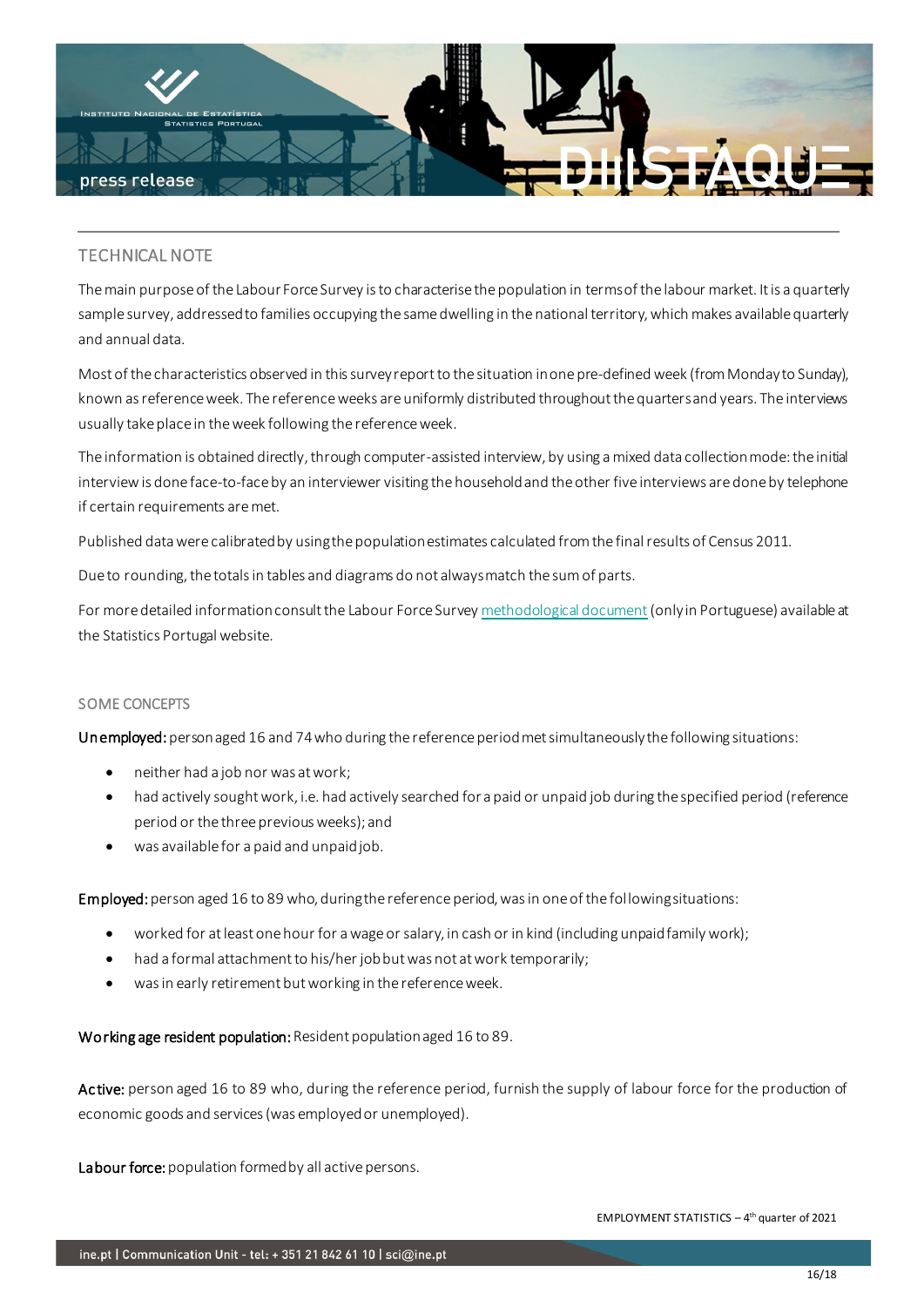

Extended labour force: corresponds to the labour force enlarged by the inactive seeking work but not immediately available and the inactive available but not seeking work.

Labour underutilisation: indicator that aggregates the unemployed population, the underemployment of part-time workers, the inactive seeking work but not immediately available, and the inactive available but not seeking work. All these population groups consider the age group 16 to 74.

Young people not in employment, education or training: population of young people of a given age group who, in the reference period, was not employed (i.e., was unemployed or inactive) and was not involved in education or training over a specific period of time (the reference week or in the previous three weeks).

Activity rate of the working age population: rate that defines the relation between the labour force and the working age population.

P.R. (%) = (Labour force / Working age population) x 100

Employment rate: rate that defines the relation between the employed population and the working age population.

E.R. (%) = (Employed population / Working age population) x 100

Unemployment rate: rate that defines the relation between the unemployed population and the labour force.

U.R. (%) = (Unemployed population / Labour force) x 100

Long term unemployment rate: rate that defines the relation between the unemployed population seeking employment for 12 months or over and the labour force.

L.T.U.R. (%) = (Unemployed population seeking employment for 12 months or over / Labour force) x 100

Inactivity rate of the working age population: rate that defines the relation between the working age inactive population and the working age total population.

I.R. (%) = (Working age inactive population / Working age population) x 100

Labour underutilisation rate: rate that defines the relation between the labour underutilisation and the extended labour force.

L.U.R. (%) = (Labour underutilisation / Extended labour force) x 100

Rate of young people not in employment, education or training: rate that defines the relation between the population of young people of a given age group not in employment, education or training and the total population of young people of the same age group.